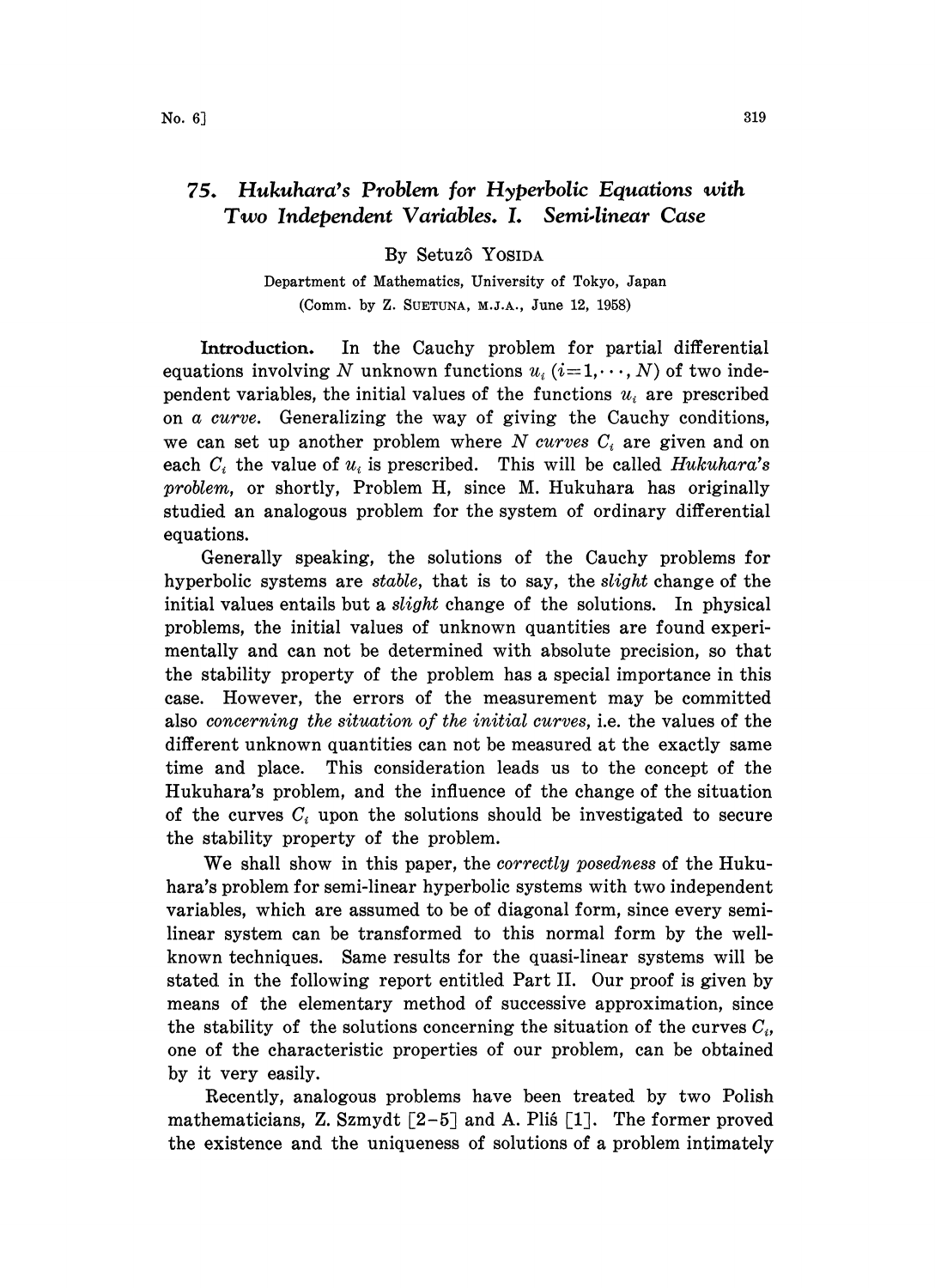## 320 S. YOSIDA [Vol. 34,

connected with ours for the higher order hyperbolic systems with two independent variables, of which the characteristics were all straight lines parallel to one of the two axes. A. Plis proved analogous results for a first order system which involves an arbitrary number of independent variables  $(x, y_1, \dots, y_m)$ . In his paper, the values of unknowns were prescribed on the parallel hyperplanes:  $x=a_i$   $(i=1,\dots,N)$ . Both authors have not discussed the stability of the solutions.

**1. Problem H.** The norm  $||g||_p$  of a vector  $g = (g_1, \dots, g_N)$ , whose components are functions defined on some domain D, will be defined as  $||g||_p = \sup_{a} (\sup_{a} |g_i|).$ 

Consider a real semi-linear hyperbolic system of the form

(1)  $\partial u_i/\partial t - \lambda_i(t, x) \partial u_i/\partial x = f_i(t, x, u), \quad i = 1, 2, \dots, N.$ We make the following assumptions:  $1^\circ$   $\lambda_i$  are defined on a strip  $G = \{0 \le t \le B, B>0\}$  in (t, x)-space and belong to class  $C^1$ ,  $||\lambda||_G$ ,  $||\partial \lambda/\partial x||_G$ being finite,  $2^{\circ}$  f<sub>i</sub> are defined on a strip  $\overline{G}=[(t, x) \in G, ||u|| \leq \rho$  in being finite,  $2^{o}$  f<sub>i</sub> are defined on a strip  $G = \{(t, x) \in G, ||u|| \leq \rho\}$  in  $(t, x, u)$ -space and belong to class  $C^1$ , where  $u = (u_1, \dots, u_N)$  and  $||u|| = \sup |u_i|$ ;  $||f||_{\overline{\sigma}}$ ,  $||\partial f/\partial x||_{\overline{\sigma}}$ ,  $||\partial f/\partial u_i||_{\overline{\sigma}}$  being fini  $(t, x, u)$ -space and belong to class  $C^1$ , where  $u=(u_1, \dots, u_N)$  and  $||u||=$ Lipschitzian with respect to u, i.e.  $|f_i(u)-f_i(v)| \leq L \cdot ||u-v||$  with a constant L. Let  $\theta$ ,  $M_1$ ,  $M_2$  be constants such as  $\pi/2 \ge \theta > 0$ ,  $\rho > M_1 > 0$ ,  $M_2>0$ . We call the set of the constants  $\{B, \rho, \theta, M_1, M_2, ||\lambda||_\sigma, ||\partial \lambda/\partial x||_\sigma,$  $|| f ||_{\overline{\sigma}}$ ,  $|| \partial f / \partial x ||_{\overline{\sigma}}$ ,  $|| \partial f / \partial u_i ||_{\overline{\sigma}}$ ,  $i=1,2,\dots,N$  the size of Problem H.

Under these assumptions, there exists a positive constant  $B_0$ determined by several inequalities which consist only of the quantities derived from the size of Problem H, and we can solve the problem on the strip  $G_0 = \{0 \le t \le B_0\}$ . More precisely; let N smooth curves  $C_i$ be situated on  $G_0$  in such a way that the *i*-th curve  $C_i$  intersects every one of the whole family of the  $i$ -th characteristics of (1) at one and only one point and at an angle not less than  $\theta$ . For every i let  $\phi_i$  be a smooth function defined on the *i*-th curve  $C_i$  which satisfies the *inequalities*  $|\phi_i| \leq M_1$ ,  $|\partial \phi_i/\partial s_i| \leq M_2$ , where  $\partial/\partial s_i$  means the derivation along the curve  $C_i$ . Then we can find a solution of (1) which is defined on  $G_0$ , equal to  $\phi_i$  on  $C_i$ , unique and depends continuously on curves  $C_i$  and functions  $\phi_i$ . In other words, the problem is correctly posed in the sense of Hadamard.

2. Integration along the characteristics. The  $i$ -th characteristic  $l_i$  of (1), passing through a point  $(t_0, x_0)$  of G is expressed as  $x = \psi_i(t)$ by the solution  $\psi_i$  of

(2) 
$$
d\psi_i(t)/dt = -\lambda_i(t, \psi_i(t)), \quad \psi_i(t_0) = x_0.
$$

By the theory of ordinary differential equations,  $\{||\partial \psi/\partial x_0||_{0\leq t\leq B}\}_{(t_0,x_0)\in G}$ has a 1.u.b., which can be determined by the size of Problem H. For the moment we impose on  $B_0$  merely the condition such as  $B_0 \leq B$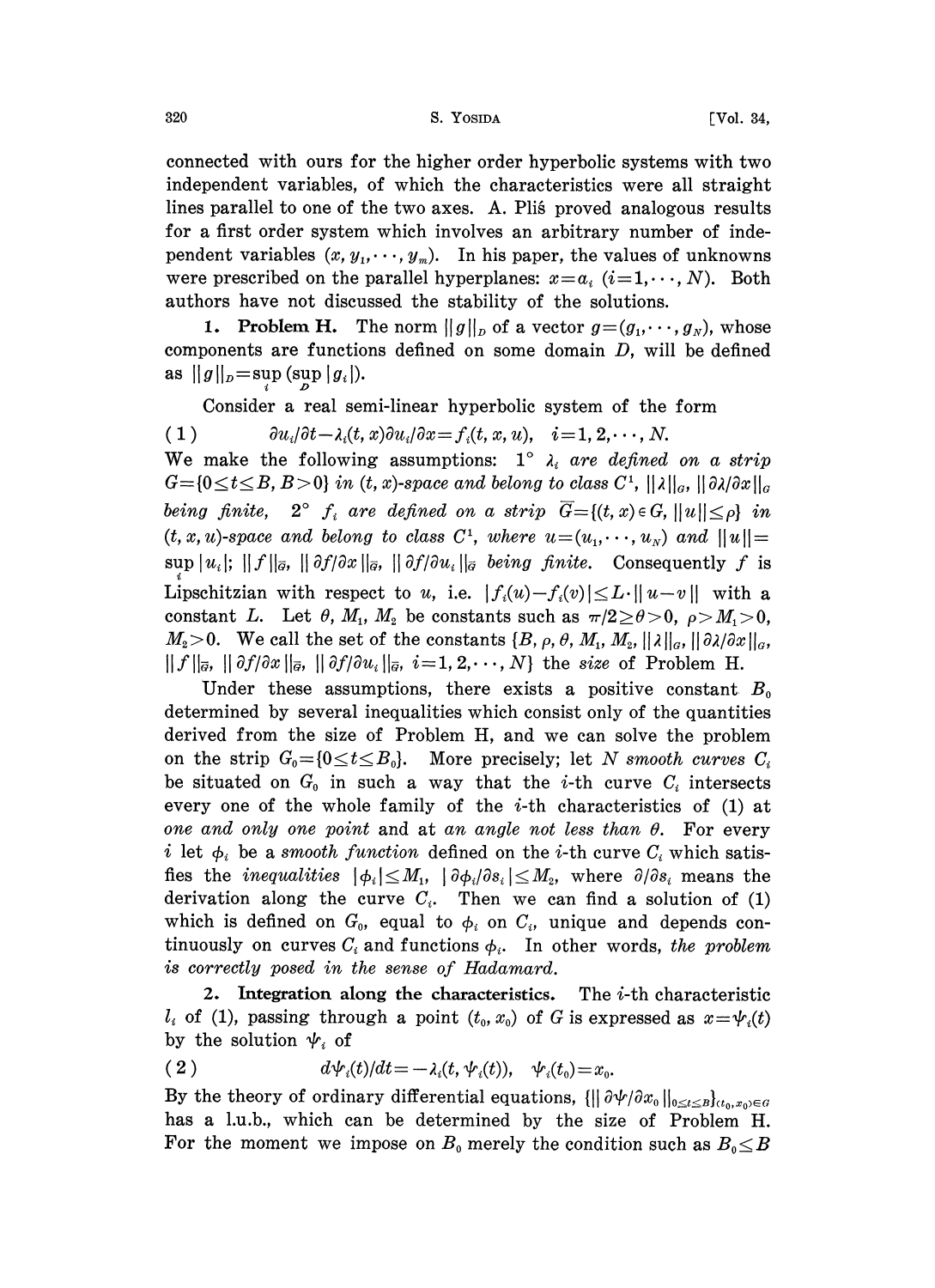and proceed by formal calculations. Further conditions for  $B_0$ , by which we can verify the results obtained, will be stated later. Let  $(t_0, x_0)$  be a point of  $G_0$  and  $l_i$  be the *i*-th characteristic passing through  $(t_0, x_0)$ . Take N curves  $C_i$  as described in § 1 and let  $(t_i, x_i)$  be the intersecting points of  $l_i$  and  $C_i$  for  $i=1, 2, \dots, N$ .  $t_i$  and  $x_i$  become uniquely determined functions of  $(t_0, x_0)$  and belong to class  $C^1$ . As  $C_i$  and  $l_i$  intersect at an angle not less than  $\theta$ , the boundedness of  $\|\partial \Psi_i/\partial x_0\|_{0\leq t\leq B}$  assures that  $\|(\partial t_i/\partial x_0)$  i=1, 2, ...,  $N\|_{a_0}$  and  $\|(\partial x_i/\partial x_0)$  $i=1, 2,\dots, N||_{a_0}$  have l.u.b.'s determined by the size.

Integrating the  $i$ -th equation of (1) along the  $i$ -th characteristic  $l_i$  under the condition of  $u_i(t_i, x_i) = \phi_i(t_i, x_i)$ , we obtain

(3) 
$$
u_i(t_0,x_0) = \phi_i(t_i,x_i) + \int_{t_i}^{t_0} f_i(t,\psi_i(t),u(t,\psi_i(t)))dt.
$$

Conversely, if a solution of (3) belongs to class  $C<sup>1</sup>$ , it must be the solution of Problem H. We shall find the solution of  $(3)$  by the successive approximation and prove its differentiability later.

We put  $u_i^{(0)}(t_0, x_0) = \phi_i(t_i, x_i), i = 1, 2, \dots, N$  and define  $\{u^{(n)}\}$  successively by the formulas

(4) 
$$
u_i^{(n+1)}(t_0, x_0) = \phi_i(t_i, x_i) + \int_{t_i}^{t_0} f_i(t, \psi_i(t), u^{(n)}(t, \psi_i(t)))dt.
$$

The inequalities  $||u^{(n)}||_{G_0} \leq M_1+M_2B_0$  and  $||u^{(n+1)}-u^{(n)}||_{G_0} \leq M_2L_1B_0$ for every *n* can be proved easily, so that, if we impose on  $B_0$  the conditions

(5)  $L \cdot B_0 < 1$  and  $M_1 + M \cdot B_0 \le \rho$ ,

all formal calculations are justified. Namely, we have  $||u^{(n)}||_{a_0} \leq \rho$  for every *n* and  $u^{(n)}$  converges as  $n \rightarrow \infty$  uniformly on  $G_0$  to a limit function  $u$ , which is continuous and solves the integral equations (3).

3. Uniqueness and stability of the solution. The solution of (3), which is continuous and  $||u||_{q_0 \leq \rho}$ , is unique, hence, the solution of Problem H enjoying the same properties is unique.

Indeed, if two such solutions  $u, v$  exist, we should have

$$
u_i(t_0,x_0)-v_i(t_0,x_0)=\int_{t_i}^{t_0}[f_i(u)-f_i(v)]dt.
$$

Hence  $||u-v||_{\alpha_0} \leq L \cdot B_0 \cdot ||u-v||_{\alpha_0}$  so that  $||u-v||_{\alpha_0}$  must be zero, since we have imposed on  $B_0$  the conditions (5).

We divide the proof of the stability of the solution into two parts.

1° Continuous dependence on  $\phi_i$ . Take the solutions u,  $\bar{u}$  of (3) corresponding to  $\phi_i$  and  $\overline{\phi}_i$  respectively, where  $\phi_i$  and  $\overline{\phi}_i$  are assumed to satisfy the condition such as  $|\phi_i-\overline{\phi}_i|\leq \varepsilon$  on  $C_i$  for a constant  $\varepsilon>0$ ,  $i=1, 2, \dots, N$ . Then the 0-th approximations of u,  $\overline{u}$  satisfy the inequality  $||u^{(0)}-\overline{u}^{(0)}||_{a_0}\leq\varepsilon$ , and we can prove by induction the formula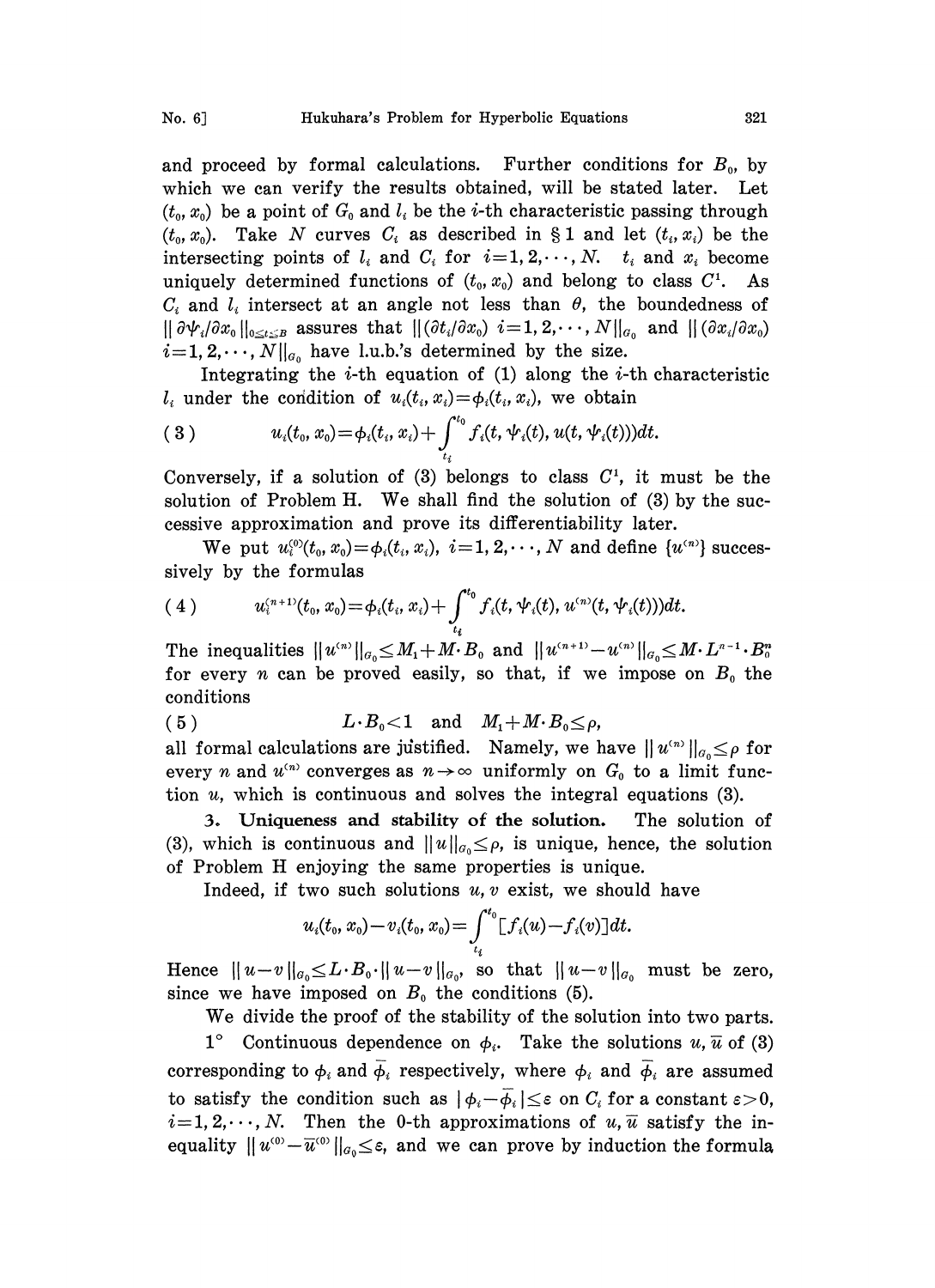$||u^{(n)}-\overline{u}^{(n)}||_{a_0}\leq\varepsilon\cdot\sum_{k=0}^n(L\cdot B_0)^k$ , so that the uniform convergence of the approximating sequences and the inequalities (5) yield  $||u-\overline{u}||_{a_0}$  $\leq \varepsilon/(1-L \cdot B_0)$ . Hence  $\overline{u}$  converges uniformly to u on  $G_0$  as  $\varepsilon \rightarrow 0$ .

 $2^{\circ}$  Continuous dependence on  $C_i$ . Let two sets of curves  $C_i$  and  $\overline{C}_i$  be situated on  $G_0$  as indicated in § 1. We define the one-to-one correspondence between the points of  $C_i$  and  $\overline{C}_i$  such that the points of  $C_i$  and  $\overline{C_i}$ , situated on one and the same *i*-th characteristic, should be put into correspondence. We assume that for every i the curves  $C_i$ and  $C_i$  should be placed near to each other, i.e. the inequalities  $|t_i-\overline{t_i}|$  $\leq \varepsilon$ ,  $i=1, 2, \dots, N$  should hold with some constant  $\varepsilon > 0$ , where  $t_i$  and  $\overline{t}_i$ mean the t-coordinates of the points  $(t_i, x_i)$  and  $(\bar{t}_i, \bar{x}_i)$  which are put into correspondence as defined above. Let  $\phi_i$  be given on  $C_i$ , then we define  $\overline{\phi}_i$  on  $\overline{C}_i$  by the relation  $\overline{\phi}_i(\overline{t}_i, \overline{x}_i) = \phi_i(t_i, x_i)$ . For the data  $C_i$ ,  $\phi_i$  and  $\overline{C}_i$ ,  $\overline{\phi}_i$  respectively, we have two solutions  $u, \overline{u}$ . As for their 1st approximations the inequality  $||u^{(1)}-\overline{u}^{(1)}||_{a_0}\leq \max_i \left|\int_{t_i}^{\overline{t_i}} f_i dt\right|\leq \varepsilon \cdot M$ holds, and we can verify by induction,  $||u^{(n)}-\overline{u}^{(n)}||_{a_0} \leq \varepsilon \cdot M \cdot \sum_{k=0}^{n-1} (B_0 \cdot L)^k$ <br>for every *n*, hence as the limit of  $n \to \infty$  we have  $||u-\overline{u}||_{a_0}$ <br> $\leq \varepsilon \cdot M/(1-R \cdot L)$  which asserts us the uniform conv for every *n*, hence as the limit of  $n \to \infty$  we have  $||u - \overline{u}||_{a_0} \leq \varepsilon \cdot M/(1-B_0 \cdot L)$ , which asserts us the uniform convergence of  $\overline{u}$  to u on  $G_0$  as  $\varepsilon \rightarrow 0$ .

From  $1^\circ$  and  $2^\circ$  we know that the solution of (3), hence that of Problem H, depends on  $\phi_i$  and  $C_i$ ,  $i=1, 2, \dots, N$  continuously, if the condition  $||u||_{a_0} \leq \rho$  is imposed on it.

4. Differentiability of the solution. As  $u=(u_1,\dots, u_N)$  is the solution of (3),  $u_i$  is continuously differentiable along the *i*-th characteristic, hence, to prove the smoothness of  $u$ , it is sufficient to show that  $\partial u_i/\partial x$  exists and is continuous on  $G_0$  for every i.

 $1^{\circ}$   $\|\partial u^{(n)}/\partial x_{0}\|_{a_{0}}$  is uniformly bounded for every n.

Differentiation of (4) with respect to  $x_0$  yields

$$
(6) \qquad \frac{\partial u_i^{(n+1)}}{\partial x_0} = \frac{\partial \phi_i(t_i, x_i)}{\partial x_0} + f_i \cdot \frac{\partial t_i}{\partial x_0} + \int_{t_i}^{t_0} \left[ \frac{\partial f_i}{\partial x} + \sum_{j=1}^N \frac{\partial f_i}{\partial u_j} \frac{\partial u_j^{(n)}}{\partial x} \right] \frac{\partial \psi_i}{\partial x_0} dt.
$$

For a fixed constant K such as  $K>||(\partial \phi_i(t_i,x_i)/\partial x_0)_{i=1,2,\dots,N}||_{\mathcal{G}_0}$  $+||f||_{G_0}\cdot ||(\partial t_i/\partial x_0)_{i=1,2,\dots,N}||_{G_0}$  we have evidently  $||\partial u^{(0)}/\partial x_0||_{G_0}\leq K$ , and by induction the inequality  $\|\partial u^{(n)}/\partial x_0\|_{\mathcal{C}_0} \leq K$  can be proved for every n, provided that the condition such as

$$
(7) \qquad ||(\partial \phi_i/\partial x_0)_{i=1,2,\cdots,N}||_{G_0} + ||f||_{G_0} \cdot ||(\partial t_i/\partial x_0)_{i=1,2,\cdots,N}||_{G_0} + B_0 ||\partial \psi/\partial x_0 ||_{G_0} \cdot \left[ ||\partial f/\partial x_0||_{G_0} + K \cdot \sum_{j=1}^N ||\partial f/\partial u_j||_{G_0} \right] \leq K
$$

is satisfied by  $B_0$ .

 $2^{\circ}$   $\partial u^{(n)}/\partial x_0$  converges uniformly on  $G_0$ .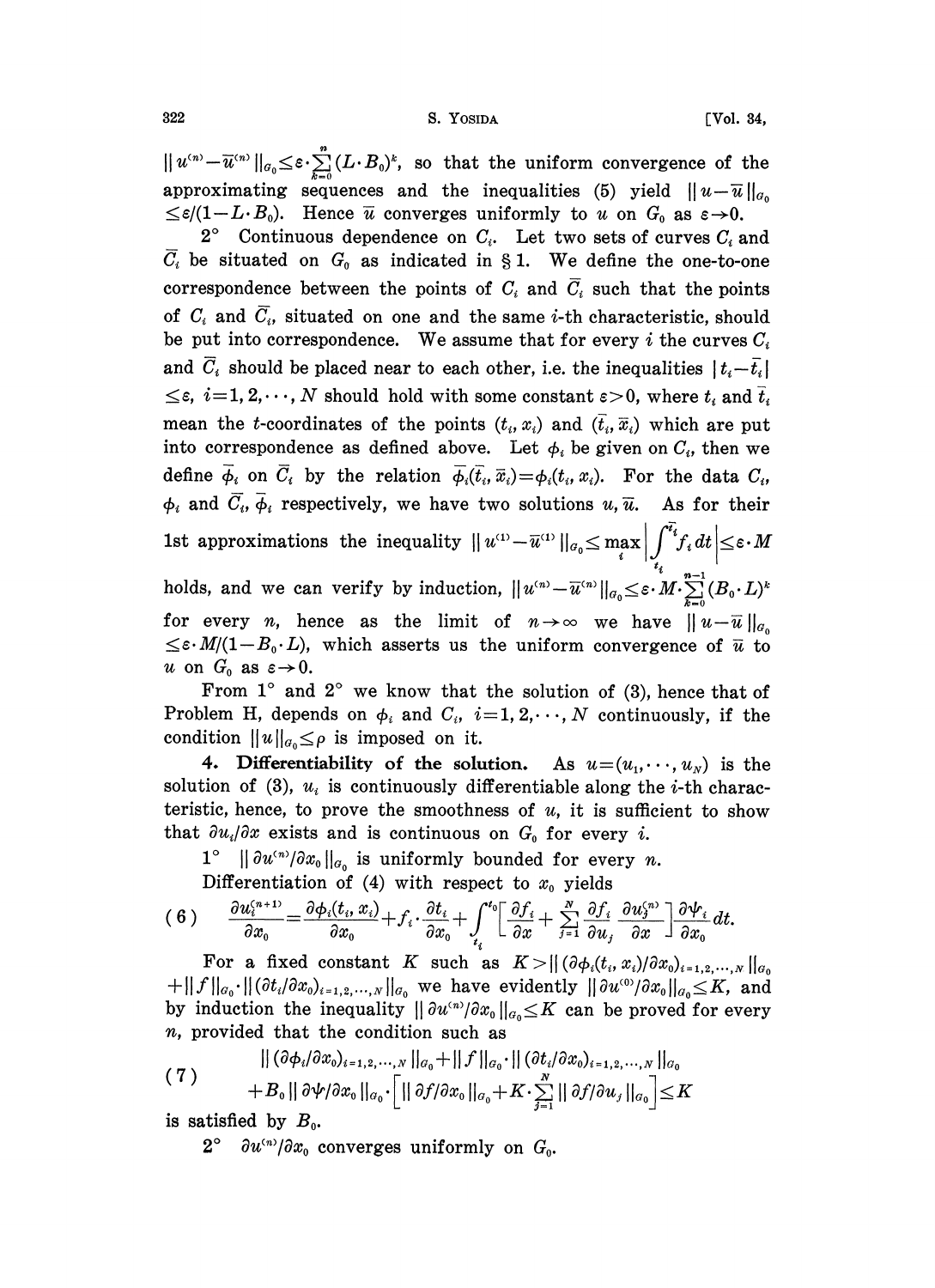From (6) we have

$$
\frac{\partial u_i^{(m+1)}}{\partial x} - \frac{\partial u_i^{(n+1)}}{\partial x} = \frac{\partial t_i}{\partial x_0} \left[ f_i(u^{(m)}) - f_i(u^{(n)}) \right] + \int_{t_i}^{t_0} \left[ \frac{\partial f_i(u^{(m)})}{\partial x} \right]
$$
\n
$$
(8) \qquad - \frac{\partial f_i(u^{(n)})}{\partial x} \left[ \frac{\partial \psi_i}{\partial x_0} dt + \int_{t_i}^{t_0} \sum_{j=1}^N \left[ \frac{\partial f_i(u^{(m)})}{\partial u_j} - \frac{\partial f_i(u^{(n)})}{\partial u_j} \right] \cdot \frac{\partial u_j^{(m)}}{\partial x} \cdot \frac{\partial \psi_i}{\partial x_0} dt + \int_{t_i}^{t_0} \sum_{j=1}^N \frac{\partial f_i(u^{(n)})}{\partial u_j} \left[ \frac{\partial u_j^{(m)}}{\partial x} - \frac{\partial u_j^{(n)}}{\partial x} \right] \cdot \frac{\partial \psi_i}{\partial x_0} dt.
$$
\nThe 1st, 2nd and 3rd terms of R. S. converge uniformly to 0 on

r.  $G_0$  as  $m, n \to \infty$ , so that if we define d such as  $d=\limsup_{m,n\to\infty}$  $\{||\partial u^{(m)}/\partial x_0 - \partial u^{(n)}/\partial x_0||_{a_0}\},\}$  we obtain the inequality

$$
(9) \t d\leq B_0 \cdot ||\partial \psi/\partial x_0||_{\sigma_0} \cdot \sum_{j=1}^N ||\partial f/\partial u_j||_{\sigma_0} \cdot d.
$$

If we impose on  $B_0$  the condition such that the coefficient of d in the R. S. of  $(9)$  should be less than one, then d must be equal to zero, so that  $\partial u^{(n)}/\partial x_0$  converges uniformly on  $G_0$ . Therefore the limit function u of  $u^{(n)}$  is continuously differentiable in x-direction, hence it belongs to class  $C<sup>1</sup>$  and gives the solution of Problem H.

5. Conditions for the finiteness of domain G. Hitherto we have discussed the problem on a strip  $G=[0 \le t \le B]$  which was assumed to be infinite in x-direction. In this section we shall give the several cases in which Problem H can be settled on <sup>a</sup> finite domain.

Divide G into two parts by a curve  $l_0$  which is defined such as  $x = \psi_0(t)$ ,  $0 \le t \le B$ , and let  $G' = \{x \ge \psi_0(t), 0 \le t \le B\}$  be its right half part. If every point of G' can be connected to  $C_i$  by the *i*-th characteristic  $l_i$  without leaving G' for every i, we say that Problem H satisfies the left finiteness condition along  $l_0$ . Then  $\S\S 1-4$  are still valid if G is replaced with  $G'$ . The right finiteness condition is defined similarly.

 $1^{\circ}$  If N characteristics unite and make up a curve  $l_0$  which divides G into two parts, then the left and right finiteness conditions are satisfied along this  $l_0$ .

 $2^{\circ}$  If all N curves  $C_i$  pass through a fixed point  $(t_0, x_0)$  of G and if there exists a piecewise smooth curve  $l_0$  such as  $x = \psi_0(t)$ ,  $0 \le t \le B$ , which satisfies the following conditions:  $x_0 = \psi_0(t_0)$ ,  $d\psi_0(t)/dt \leq$  $-\lambda_i(t, \psi_0(t))$ , for  $t > t_0$ , and  $d\psi_0(t)/dt \geq -\lambda_i(t, \psi_0(t))$ , for  $t < t_0$ ,  $i = 1, 2, \dots$ , N, then the right finiteness condition is satisfied along  $l_0$ . Similar argument is valid for the left finiteness condition.

Cauchy problems, regarded as the special case of our Problem H, satisfy the above condition  $2^{\circ}$  in a trivial way, and any straight line whose slope is  $\pm M$ , M is a constant such as  $M \ge ||\lambda||_G$ , can play the part of the curve  $l_0$ .